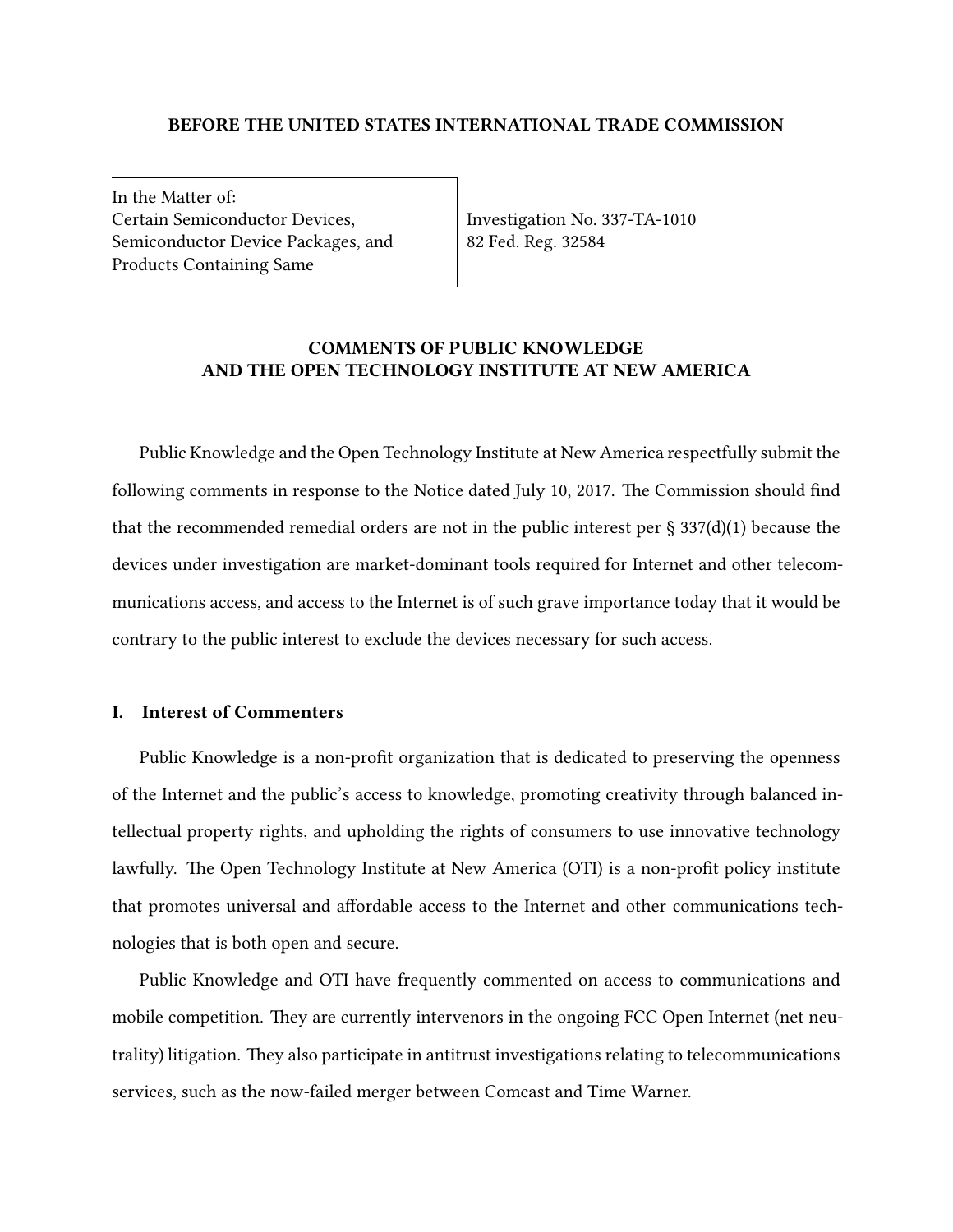# **II. There Is a Strong Public Interest in Access to the Internet, Especially Among Rural and Low-Income Communities**

The Commission seeks comment on "any public health, safety, or welfare concerns in the United States relating to the recommended remedial orders." The orders would exclude certain chipsets used in cable modem devices, cable set-top boxes, and wireless mobile phones, as well as devices containing those chipsets.

There are grave concerns to public health, safety, and welfare in the United States because the devices to be excluded are critical to accessing the Internet, and access to the Internet is of unquestionable importance today. In comments in Investigation No. 337-TA-932 from 2015, Public Knowledge offered substantial evidence that Internet access was a "primary medium" for education, job-searching, health care, and even 911 emergency services.<sup>1</sup> Reduction of access to the Internet would diminish access to all these essential services—services that certainly provide for public health, safety, and welfare in the United States.

Evidence since those 2015 comments have only intensified the fundamental importance of Internet access. The 2016 presidential and congressional elections, and the ongoing use of Internet services such as Twitter by elected government officials, reveal how important Internet access is to the ability of the citizenry to understand and engage with American democratic systems.

Indeed, access to the Internet has importance of constitutional dimensions. In *Packingham v. North Carolina*, the Supreme Court struck down a state law banning certain individuals from accessing portions of the Internet. 137 S. Ct. 1730, 1738 (2017). The Court held that the law was "a prohibition unprecedented in the scope of First Amendment speech it burdens," given that Internet services today are "perhaps the most powerful mechanisms available to a private citizen

<sup>&</sup>lt;sup>1</sup>Comments of Public Knowledge at 3, *In re* Certain Consumer Elecs., Inv. No. 337-TA-932 (Nov. 13, 2015) [hereinafter PK '932 Comments], *available at* https://www.publicknowledge.org/ documents/pk-comments-in-itc-337-ta-932; *see also* Brief of Public Knowledge, the Electronic Frontier Foundation, and the Center for Democracy and Technology as *Amici Curiae* in Support of Neither Party at 8–17, BMG Rights Mgmt. (US) LLC v. Cox Commc'ns, Inc., No. 16-1972 (4th Cir. Nov. 14, 2016) [hereinafter PK *BMG* Brief], *available at* https://www.publicknowledge.org/ documents/pk-eff-cdt-amicus-brief-in-bmg-v-cox.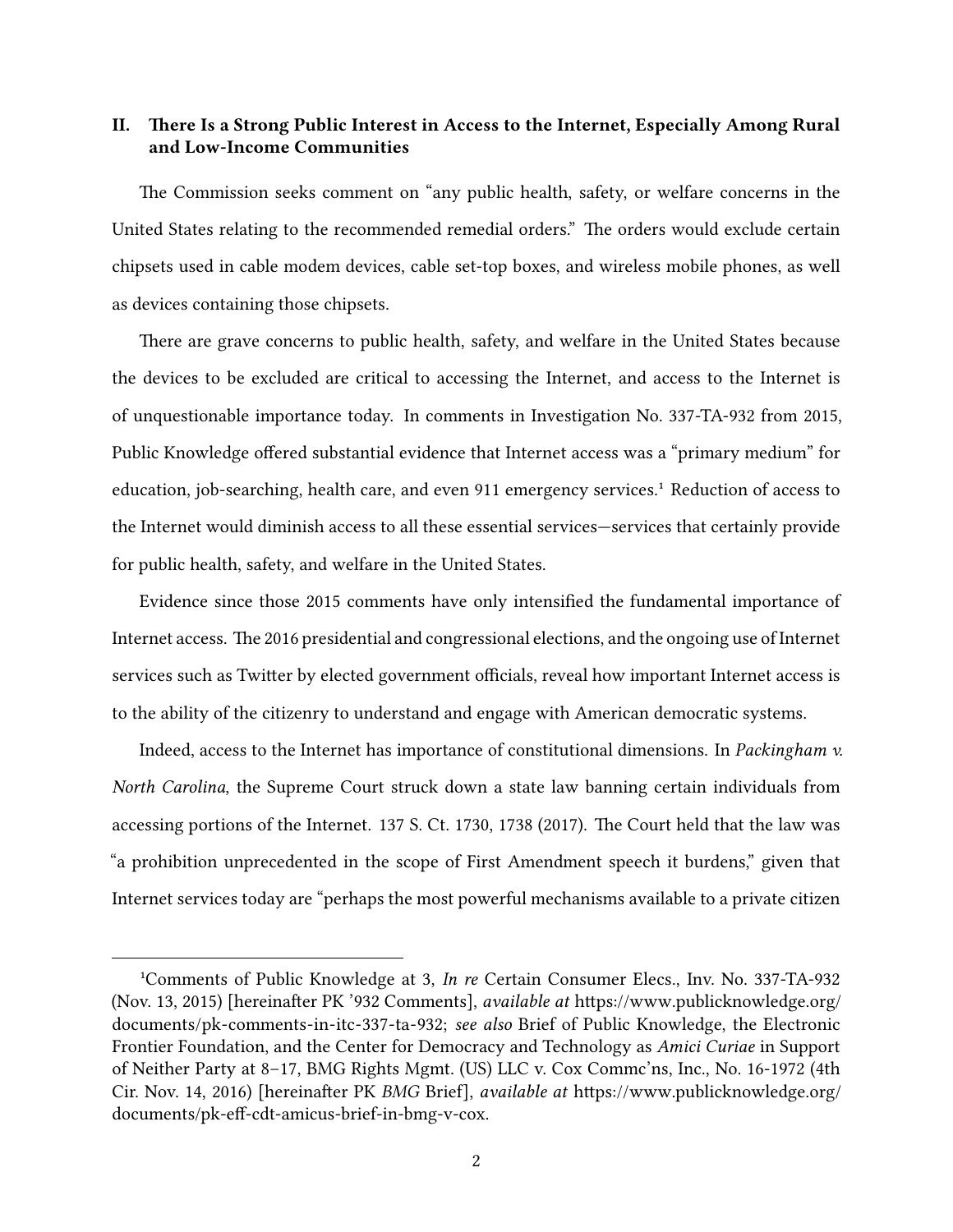to make his or her voice heard." 137 S. Ct. at 1737. Certainly it need not be argued here that the First Amendment prohibits an exclusion order on the tools for accessing the Internet;<sup>2</sup> it is sufficient that *Packingham* stands for the principle that access to the Internet is a matter of strong public interest, reaching to core values of this nation.

Internet access, or lack thereof, particularly touches low-income and rural communities who may especially depend on such access and yet have more limited availability of Internet service. As Public Knowledge's comments in the '932 investigation explained, a majority of Americans in these traditionally marginalized communities rely on wireless phones for Internet access, often having no option for broadband cable Internet access at all.<sup>3</sup> And yet such communities may be the most affected by the loss of educational resources, job-seeking opportunities, and government benefits that come with lack of Internet access.<sup>4</sup> An exclusion order that further hinders Internet access among these communities is thus of even greater concern to the public interest.

#### **III. An Exclusion Order Against the Accused Devices Harms This Public Interest**

The recommended remedial orders impair the strong public interest in Internet access because they constrain an already uncompetitive market in tools of consumer Internet access, raising the cost of access and potentially making such access unattainable for those in low-income communities.

The Broadcom chipsets at issue are those used in cable modems, cable set-top boxes, and wireless mobile phones. These are three key devices that enable American consumers to access the Internet and broadcast media today. Constrained access to those devices would constrain Americans' access to the Internet and cable broadcasts, constraining the people's ability to receive information and participate as citizens in an increasingly online world.

²*But cf.* Intellectual Venture I LLC v. Symantec Corp., 838 F.3d 1307, 1323–24 (Fed. Cir. 2016) (noting First Amendment concerns where patents interfere with "a widely-used platform for political dialogue").

³PK '932 Comments, *supra* note 1, at 2.

⁴*See* PK *BMG* Brief, *supra* note 1, at 11–13 (citing examples).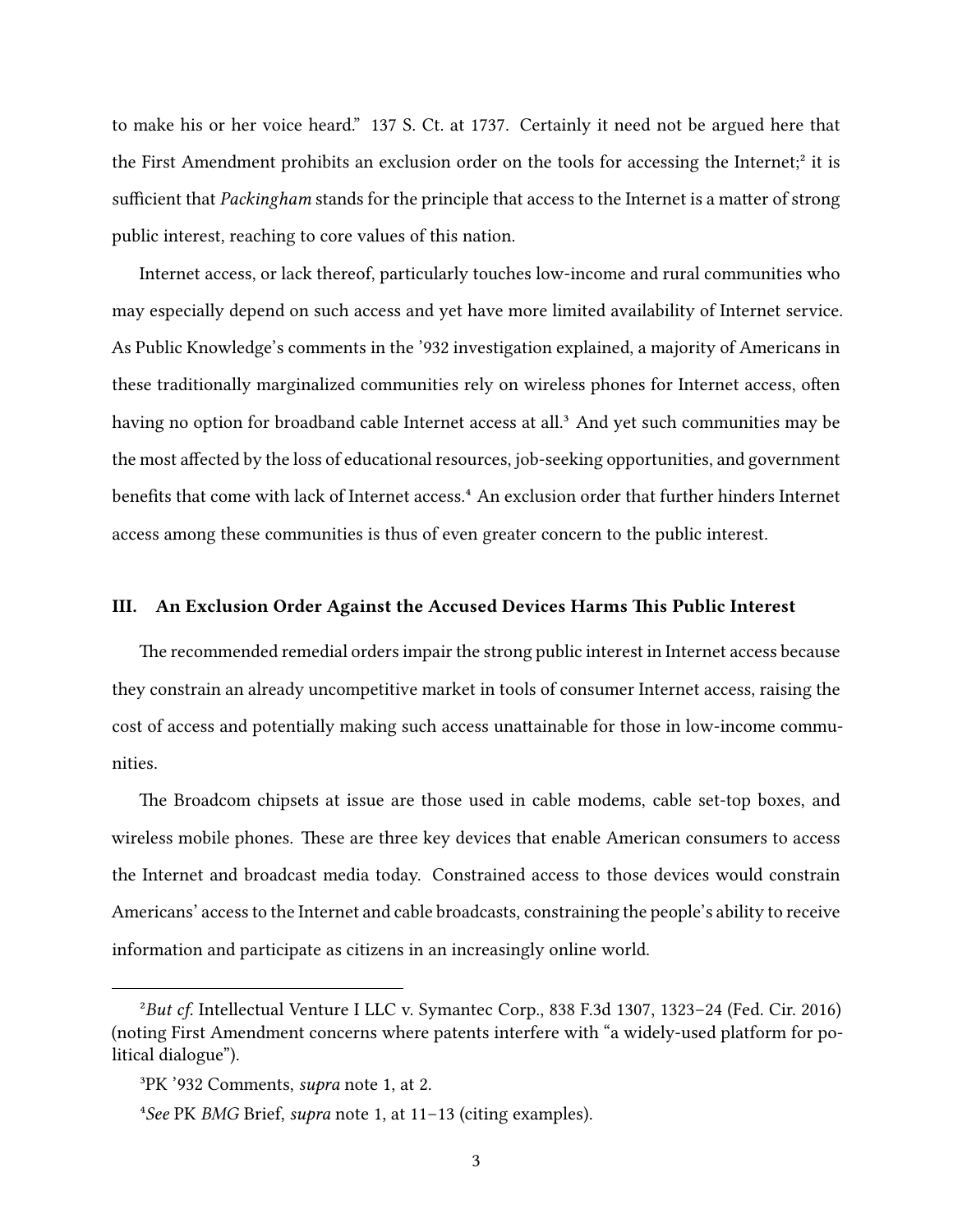The recommended remedial orders would significantly constrain that access because Broadcom is a dominant, if not the dominant, provider of chipsets for cable modems, set-top boxes, and mobile phones. Upon its 2015 merger with Avago Technologies, Broadcom was said to "dominate the market, commanding 40 percent of the wired communications IC market."<sup>5</sup> Broadcom reportedly held nearly 49% market share in the set-top box chip market in 2014. And with regard to mobile phones, Broadcom's BCM43xx family of Wi-Fi chips, at least some of which are the subject of this investigation, are used in "the vast majority of iPhones" and "also used by most major Android smartphone makers including HTC, Google, LG and Samsung."<sup>7</sup>

Furthermore, the markets for these consumer telecommunications access devices are far from competitive. In the cable modem chipset market, there are only two main competitors: Broadcom and Intel.<sup>8</sup> The set-top box market is even less competitive: A 2014 study found that 99% of consumers rent their cable box from their provider;<sup>9</sup> retail competitors to set-top box rentals (who use a system known as CableCARD) make up less than  $1.2\%$  of the market.<sup>10</sup>

<sup>7</sup>Gordon Kelly, *Apple iOS 10.3.3 Has a Great Secret Feature*, FORBES (July 23, 2017), https://www. forbes.com/sites/gordonkelly/2017/07/23/apple-ios-10-3-3-update-guide-features-broadpwniphone/#19f59b6b3b36.

⁸*See* Mike Dano, *From Comcast to Arris: Winners and losers in the cable industry's move to DOC-SIS 3.1 and 1 Gbps speeds*, Fierce Cable (Sept. 9, 2015), http://www.fiercecable.com/special-report/ from-comcast-to-arris-winners-and-losers-cable-industry-s-move-to-docsis-3-1-and-1 (quoting analyst Jeff Heynen); *see also DOCSIS 3.0 and Gateway Devices Propel Cable Broadband CPE Market - IHS Technology*, IHS Markit (Nov. 16, 2012), https://technology.ihs.com/415843/docsis-30-andgateway-devices-propel-cable-broadband-cpe-market.

⁹Press Release, *Markey, Blumenthal Decry Lack of Choice, Competition in Pay-TV Video Box Marketplace* (July 30, 2015), https://www.markey.senate.gov/news/press-releases/markeyblumenthal-decry-lack-of-choice-competition-in-pay-tv-video-box-marketplace.

<sup>10</sup>Letter from Nat'l Cable & Telecomms. Ass'n to Marlene H. Dortch, Fed. Commc'ns Comm'n, *CS Docket No. 97-80 (Commercial Availability of Navigation Devices)* (July 31, 2015), *available at* https://ecfsapi.fcc.gov/file/60001119614.pdf.

⁵Press Release, *Avago Technologies Acquisition of Broadcom Creates New Semiconductor Powerhouse, IHS says* (May 29, 2015), https://technology.ihs.com/532191/avago-technologiesacquisition-of-broadcom-creates-new-semiconductor-powerhouse-ihs-says.

⁶*See* Press Release, *Broadcom Extends Market Share by 4% to nearly 49% in Set-top Box IC Market* (May 27, 2014), https://www.abiresearch.com/press/broadcom-extends-market-share-by-4 to-nearly-49-in/.